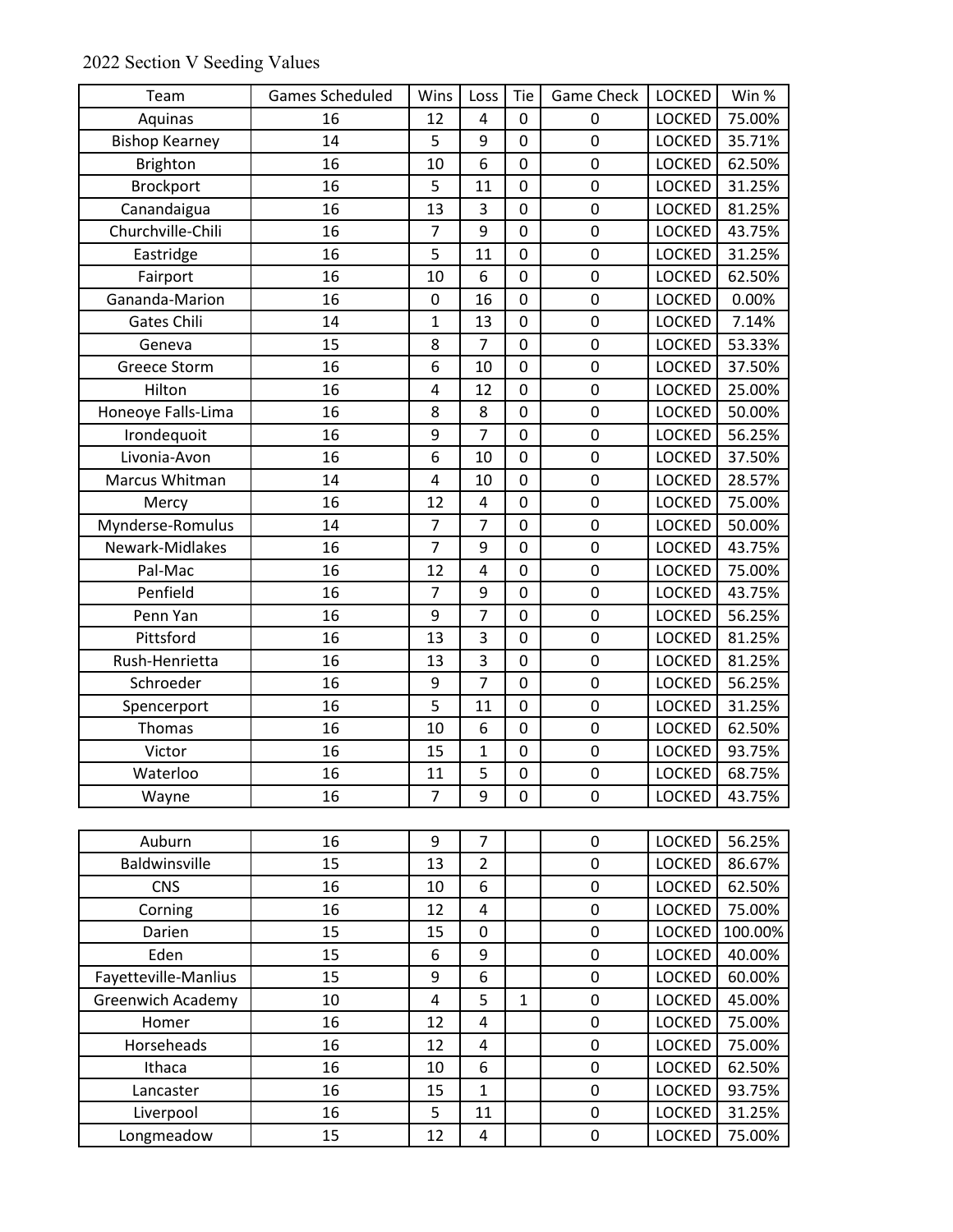| Mt. St. Mary        | 15 | 5  | 10 | 0 | <b>LOCKED</b> | 33.33% |
|---------------------|----|----|----|---|---------------|--------|
| New Canaan          | 17 | 15 |    |   | <b>LOCKED</b> | 88.24% |
| Nichols             | 20 | 17 | 3  |   | <b>LOCKED</b> | 85.00% |
| Skaneateles         | 16 | 13 | 3  |   | <b>LOCKED</b> | 81.25% |
| South Jefferson     | 16 | 15 |    |   | <b>LOCKED</b> | 93.75% |
| <b>West Genesee</b> | 16 | 9  | ⇁  |   | <b>LOCKED</b> | 56.25% |
| Jordan-Elbridge     | 16 | 5  | 11 | 0 | <b>LOCKED</b> | 31.25% |
| Clarence            | 15 | 13 |    |   | <b>LOCKED</b> | 86.67% |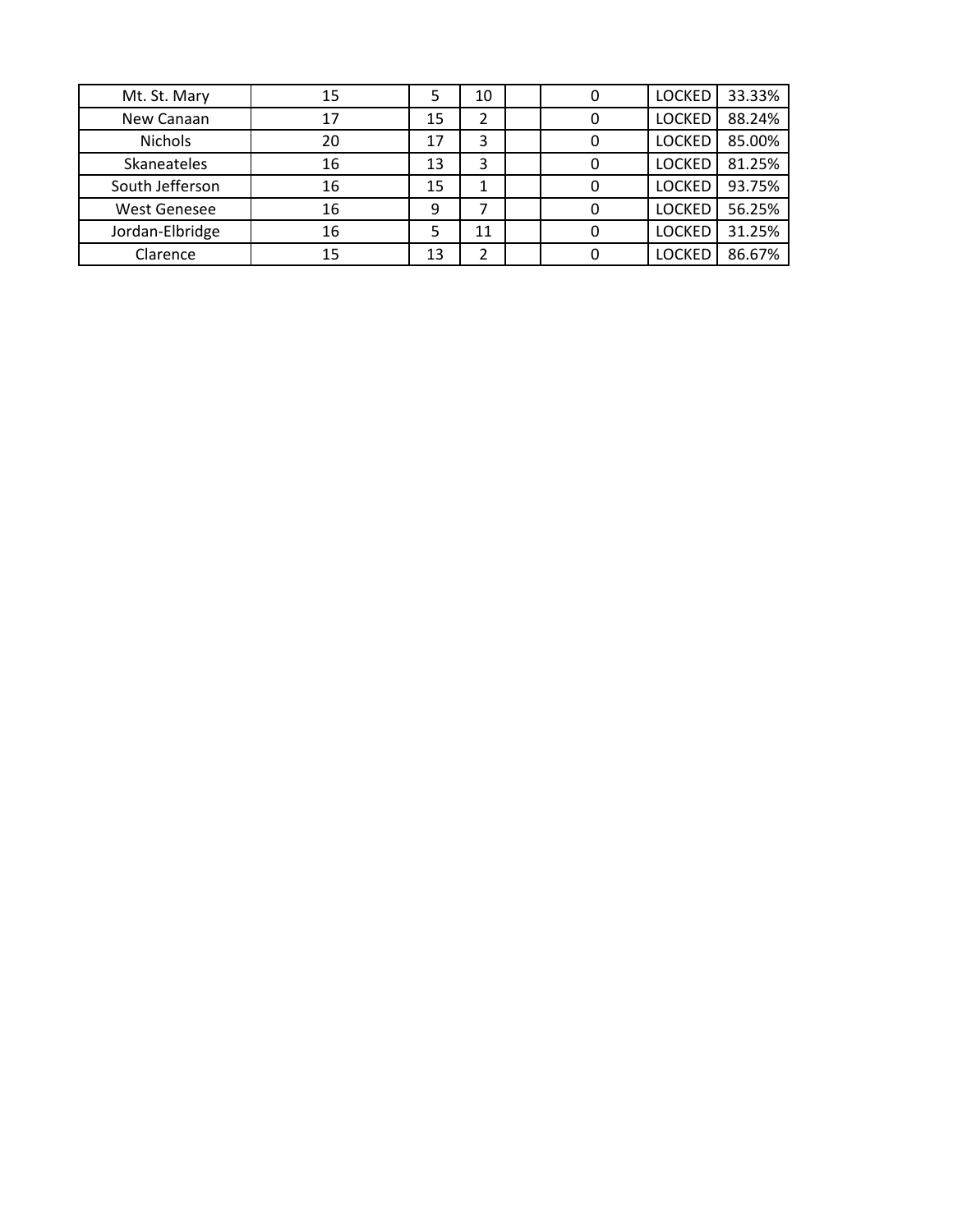| Win Points | Loss Points             |  |  |  |  |
|------------|-------------------------|--|--|--|--|
| 10         | 4                       |  |  |  |  |
| 6          | $\overline{a}$          |  |  |  |  |
| 8          | 3                       |  |  |  |  |
| 6          | $\overline{c}$          |  |  |  |  |
| 10         | $\overline{4}$          |  |  |  |  |
| 6          | $\overline{a}$          |  |  |  |  |
| 6          | $\overline{2}$          |  |  |  |  |
| 8          | 3                       |  |  |  |  |
| 4          | $\mathbf 1$             |  |  |  |  |
| 4          | 1                       |  |  |  |  |
| 8          | 3                       |  |  |  |  |
| 6          | $\frac{1}{2}$           |  |  |  |  |
| 6          | $\overline{2}$          |  |  |  |  |
| 8          | $\frac{3}{2}$           |  |  |  |  |
| 8          | $\overline{3}$          |  |  |  |  |
| 6          | $\overline{2}$          |  |  |  |  |
| 6          | $\overline{2}$          |  |  |  |  |
| 10         | 4                       |  |  |  |  |
| 8          | $\overline{3}$          |  |  |  |  |
| 6          | $\overline{c}$          |  |  |  |  |
| 10         | 4                       |  |  |  |  |
| 6          | $\overline{2}$          |  |  |  |  |
| 8          | 3                       |  |  |  |  |
| 10         | 4                       |  |  |  |  |
| 10         | 4                       |  |  |  |  |
| 8          | 3                       |  |  |  |  |
| 6          | $\overline{2}$          |  |  |  |  |
| 8          | 3                       |  |  |  |  |
| 10         | 4                       |  |  |  |  |
| 8          | 3                       |  |  |  |  |
| 6          | $\overline{c}$          |  |  |  |  |
|            |                         |  |  |  |  |
| 8          | 3                       |  |  |  |  |
| 10         | 4                       |  |  |  |  |
| 8          | 3                       |  |  |  |  |
| 10         | $\frac{4}{1}$           |  |  |  |  |
| 10         | 4                       |  |  |  |  |
| 6          | $\overline{2}$          |  |  |  |  |
| 8          | $\overline{\mathbf{3}}$ |  |  |  |  |
| 6          | $\frac{1}{2}$           |  |  |  |  |
| 10         | $\overline{4}$          |  |  |  |  |
| 10         | $\overline{4}$          |  |  |  |  |
| 8          | $\overline{\mathbf{3}}$ |  |  |  |  |
| 10         | 4                       |  |  |  |  |
| 6          | $\overline{c}$          |  |  |  |  |
| 10         | 4                       |  |  |  |  |